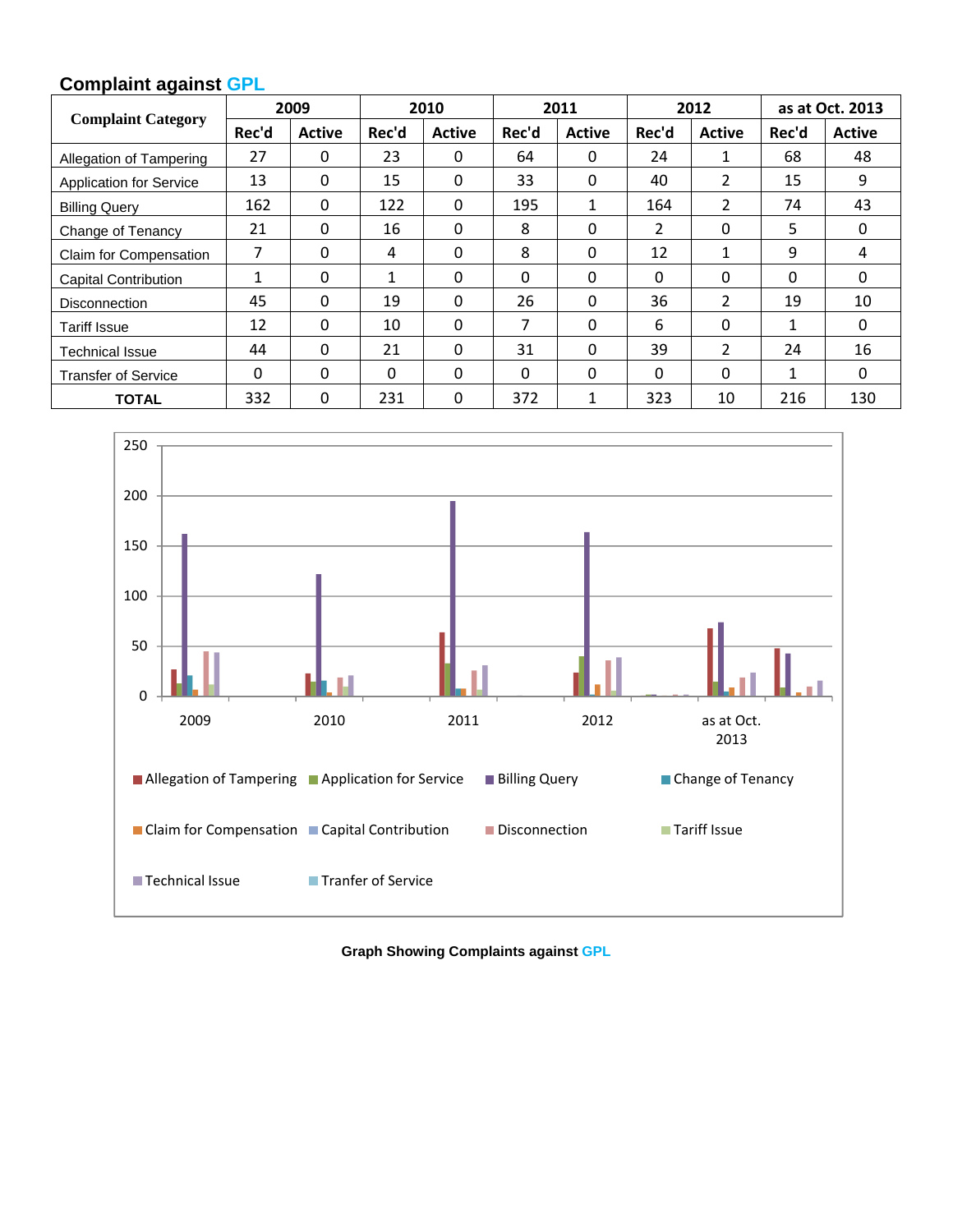## **Complaint against GWI**

| <b>Complaint Category</b>      | 2009  |               | 2010  |               | 2011     |               | 2012     |               | as at Oct. 2013 |               |
|--------------------------------|-------|---------------|-------|---------------|----------|---------------|----------|---------------|-----------------|---------------|
|                                | Rec'd | <b>Active</b> | Rec'd | <b>Active</b> | Rec'd    | <b>Active</b> | Rec'd    | <b>Active</b> | Rec'd           | <b>Active</b> |
| <b>Application for Service</b> | 3     | 0             | 1     | $\Omega$      | 7        | 0             |          | 0             | 6               | 3             |
| <b>Billing Query</b>           | 130   | 0             | 48    | $\Omega$      | 48       | 0             | 43       | 0             | 31              | 21            |
| Change of Tenancy              | 0     | 0             | 1     | $\Omega$      | 1        | 0             | 0        | 0             | 0               | 0             |
| Compensation                   | 0     | 0             | 1     | 0             | 0        | 0             | 2        | 0             | $\Omega$        | 0             |
| <b>Disconnection</b>           | 16    | 0             | 13    | $\Omega$      | 16       | $\Omega$      | 19       | 0             | 7               | 3             |
| <b>Tariff Issue</b>            | 10    | 0             | 2     | $\Omega$      | 1        | 0             | 1        | 0             | 0               | 0             |
| <b>Technical Issue</b>         | 25    | 0             | 26    | $\Omega$      | 11       | 0             | 13       | 0             | 8               | 4             |
| <b>Tampering</b>               | 0     | 0             | 0     | $\Omega$      | 0        | 0             | 1        | 0             | 0               | 0             |
| Misc                           | 8     | $\Omega$      | 3     | 0             | $\Omega$ | $\Omega$      | $\Omega$ | 0             | 0               | 0             |
| <b>TOTAL</b>                   | 192   | 0             | 95    | 0             | 84       | 0             | 86       | 0             | 52              | 31            |



**Graph Showing Complaints against GWI**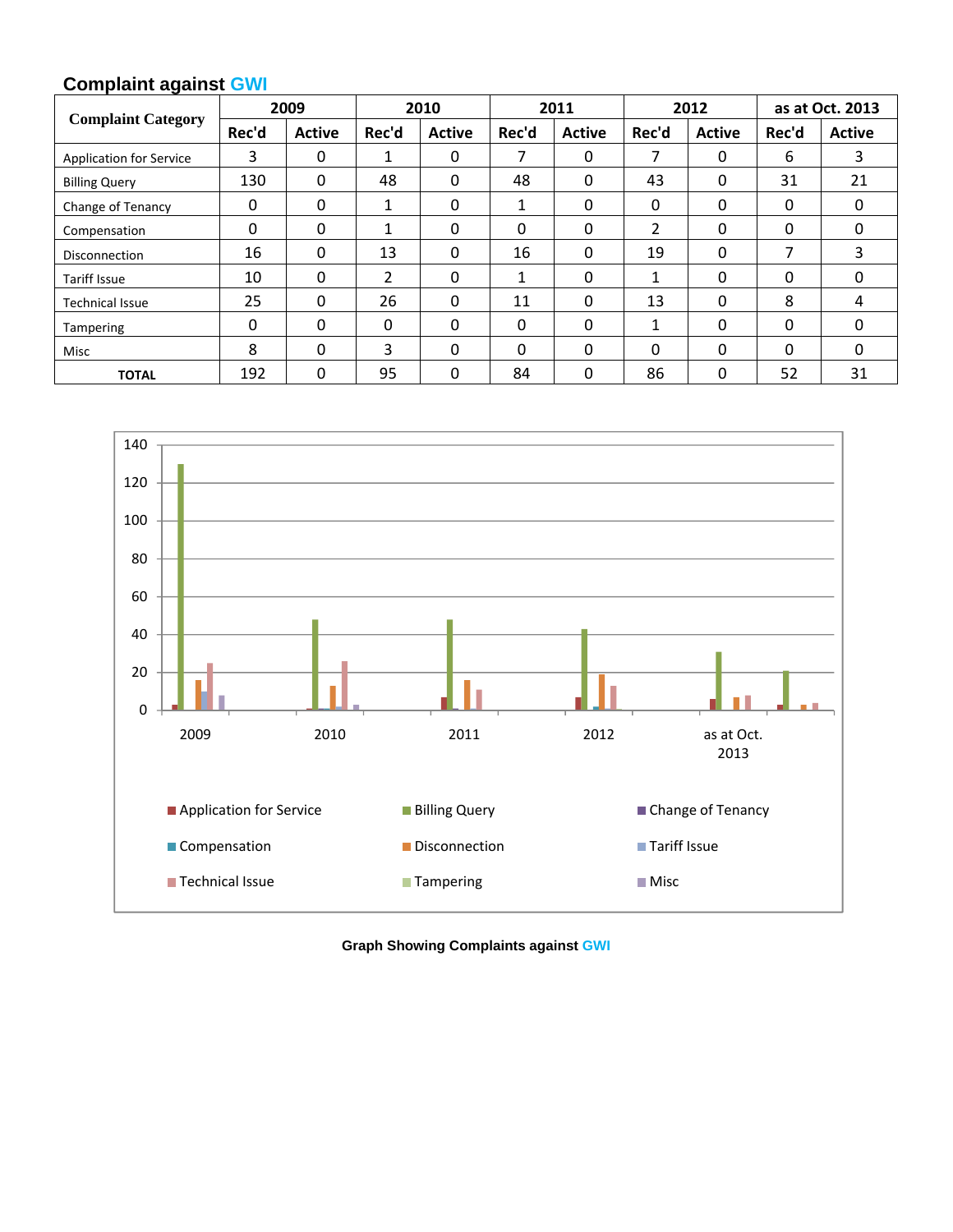## **Complaint against GTT**

| <b>Complaint Category</b>      | 2009  |               | 2010  |               | 2011  |               | 2012  |               | as at Oct. 2013 |               |
|--------------------------------|-------|---------------|-------|---------------|-------|---------------|-------|---------------|-----------------|---------------|
|                                | Rec'd | <b>Active</b> | Rec'd | <b>Active</b> | Rec'd | <b>Active</b> | Rec'd | <b>Active</b> | Rec'd           | <b>Active</b> |
| <b>Application for Service</b> | 15    | 0             | 9     | 0             | 6     | 0             | 8     | 0             | 3               |               |
| <b>Billing Query</b>           | 9     | 0             | 4     | 0             | 2     | $\Omega$      | 10    | 0             | 12              | 4             |
| Disconnection                  | 3     | 0             | 1     | 0             | 2     | 0             | 0     | 0             | 0               | 0             |
| <b>Tariff Issue</b>            | 0     | 0             | 0     | 0             | 0     | $\Omega$      | 0     | 0             | 0               | 0             |
| <b>Technical Issue</b>         | 35    | 0             | 28    | 0             | 33    | $\Omega$      | 87    |               | 76              | 30            |
| <b>Transfer of Service</b>     | 4     | 0             | 1     | 0             | 3     | $\mathbf{0}$  |       | 0             | 4               |               |
| Compensation                   | 0     | 0             | 0     | 0             |       | $\Omega$      | 0     | 0             | $\Omega$        | 0             |
| Misc                           | 8     | 0             | 4     | 0             | 0     | $\Omega$      | 0     | 0             | 0               | 0             |
| <b>TOTAL</b>                   | 74    | 0             | 47    | 0             | 47    | 0             | 112   |               | 95              | 38            |



**Graph Showing Complaints against GT&T**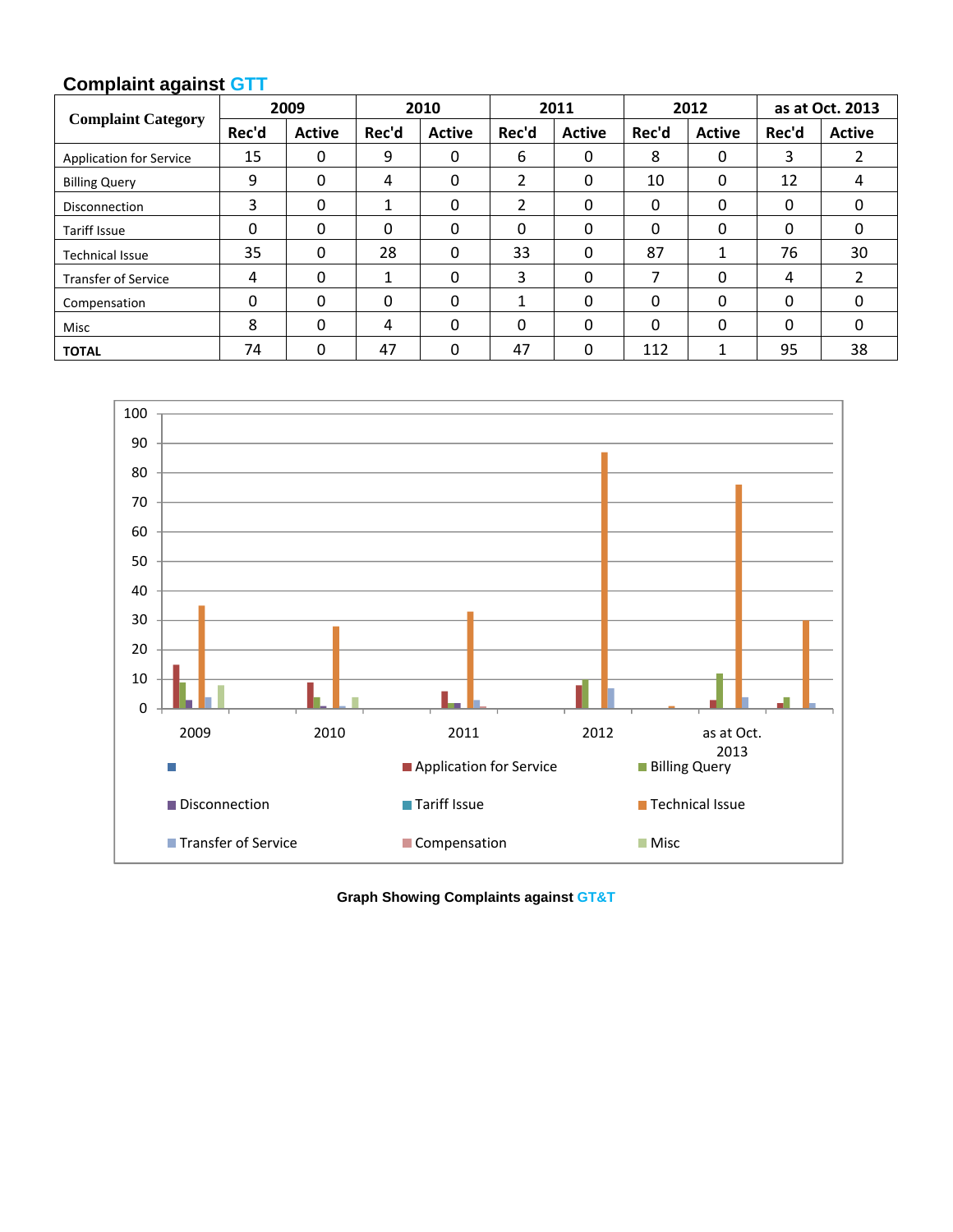## **Complaint against Digicel**

| <b>Complaint Category</b> | 2009  |               | 2010  |               | 2011  |               | 2012  |               | as at Oct. 2013 |               |
|---------------------------|-------|---------------|-------|---------------|-------|---------------|-------|---------------|-----------------|---------------|
|                           | Rec'd | <b>Active</b> | Rec'd | <b>Active</b> | Rec'd | <b>Active</b> | Rec'd | <b>Active</b> | Rec'd           | <b>Active</b> |
| <b>Billing Query</b>      |       |               |       | 0             |       |               |       |               |                 |               |
| <b>Technical Issue</b>    |       |               |       | 0             |       |               |       |               |                 |               |
| Misc                      |       |               |       | 0             |       |               |       |               |                 |               |
| <b>TOTAL</b>              |       |               |       | 0             |       |               |       |               |                 |               |



**Graph Showing Complaints against Digicel**